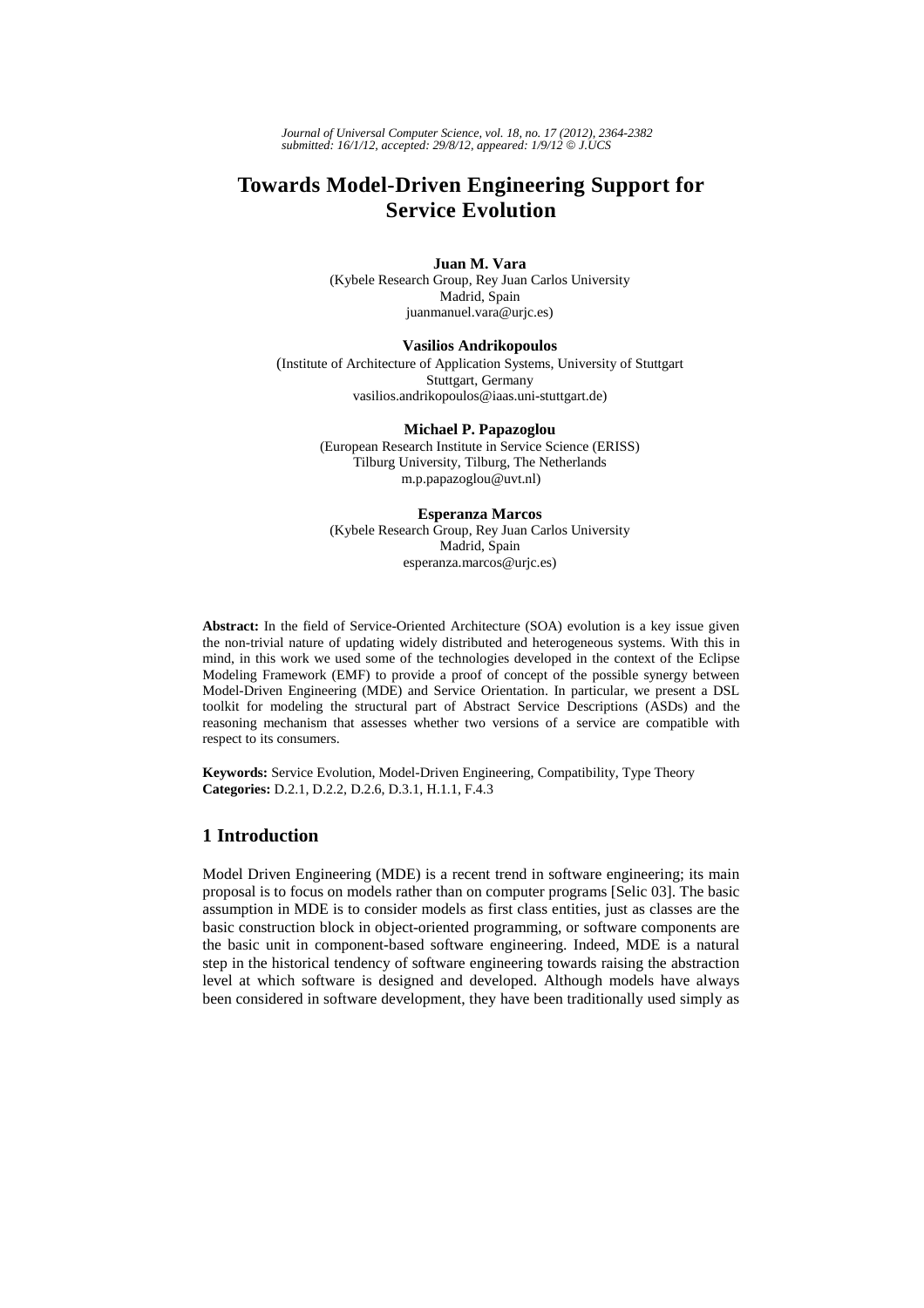documentation, and in the best case, they have served to generate a reduced skeleton of the final code. With the advent of MDE the landscape has changed, at least for MDE practitioners that have shifted their focus from coding to modelling.

During the last years, MDE started to have a direct influence in other research fields. Under the light of the premise that *everything is a model* [Bézivin 04], practitioners from other software development areas have discovered that they are able to express their SE problems in MDE terms and take advantage of MDE techniques to solve them – or at least simplify them, by leveraging the level of automation in the development process. The scope varies widely from more generic domains, like Web Engineering [Koch et al. 08] or Service Orientation [Bell 08] to more specific ones, like DB schema matching [Bernstein 03] or domotics [Jimenez et al. 09]. In order to express their SE problems in terms of MDE, they need metamodelling frameworks, model transformation languages and the like. Following this line, our work focuses on providing methods and modelling languages to assist Service-Oriented Development. In particular, it aims at showing how MDE tools and techniques are applied to provide support for a *service evolution framework*.

Service evolution is the disciplined approach of managing service changes and is defined as *the continuous process of development of a service through a series of consistent and unambiguous changes* [Andrikopoulos 10]. The evolution of a service is expressed through the creation and decommissioning of different *service versions* during its lifetime. These versions must be aligned with each other in such a way as to allow a service developer to track the various modifications introduced over time and their effects on the original service. To control service development, a developer needs to know why a change was made, what its implications are, and whether the resulting service version is *compatible* with existing consumers. A service version is compatible if it does not render its consumers inoperable (i.e., it does not *break* them in the sense that consumers are still able to use the same type of data they used as inputs and get back the say type of data they got as outputs).

Several approaches for controlling service evolution like [Becker et al. 08; Brown and Ellis 04] depend on a set of empirical guidelines in order to enforce service compatibility. These guidelines prescribe the type of changes that can occur to the description of a service interface (usually a WSDL document). This dependence on guidelines however is limited in expressivity and portability to other technologies since it relies on the specifics of a particular version of WSDL. For this purpose, [Andrikopoulos 10] proposes a theoretical framework that allows the formal definition of the conditions under which the evolution of service interfaces respects service compatibility. The proposed framework depends on formal models for the representation of service interfaces that draw from a common metamodel. This property makes it ideal for applying MDE techniques and serving as a proof of concept for the synergy between MDE and Service Orientation.

The rest of this article is structured as follows: Section 2 briefly presents the formal framework for compatible service evolution developed in [Andrikopoulos 10] in order to provide the theoretical background for this work. Section 3 demonstrates the synergy between MDE and SOA by discussing how the theoretical framework can be implemented by means of MDE techniques and tools. Section 4 validates our work through the use of a case study. Finally, Section 0 discusses related work and Section 6 concludes and presents our intentions with respect to future work.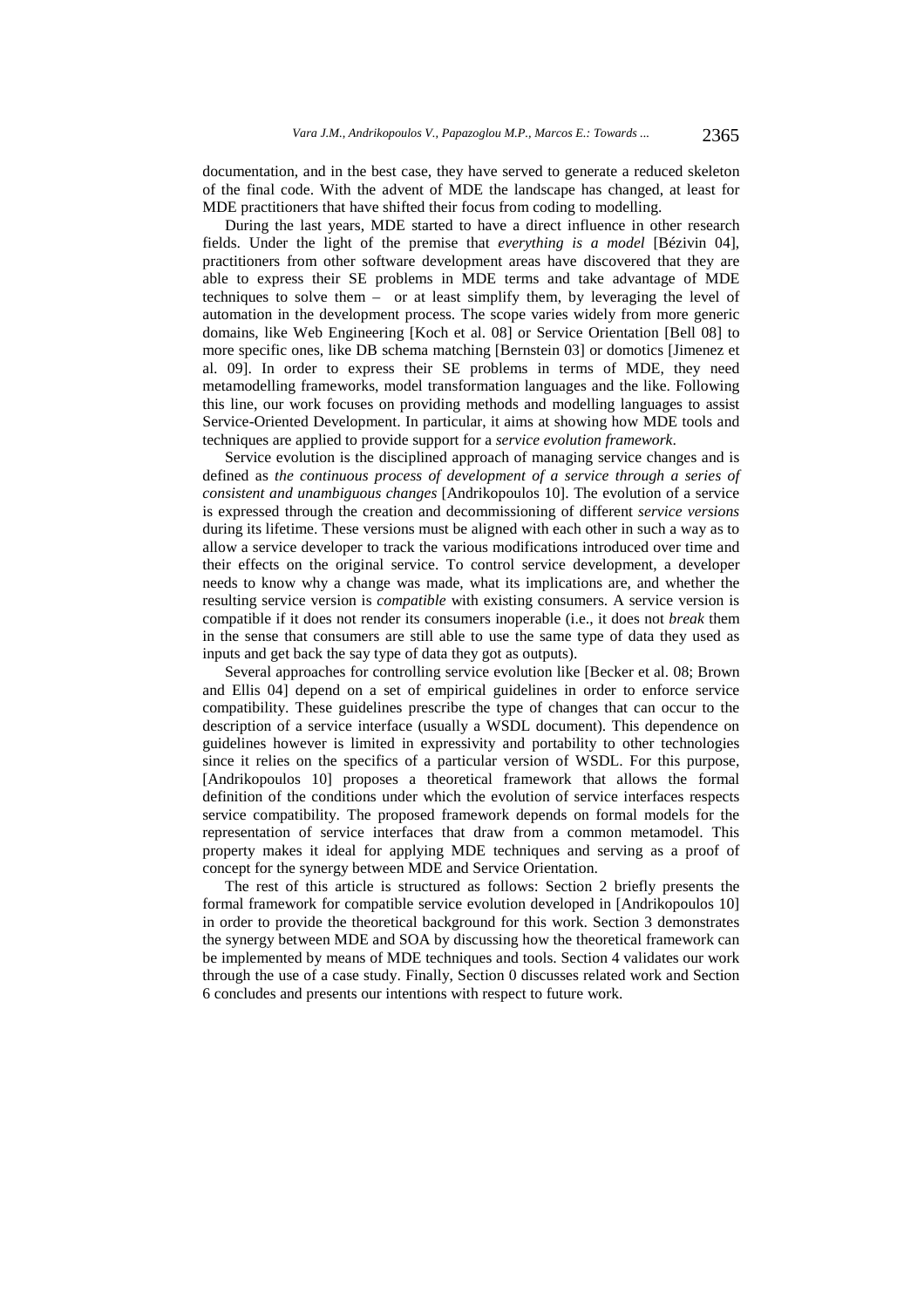## **2 Compatible Service Evolution Framework**

[Andrikopoulos 10] presents a rigorous formal framework based on type safety criteria and algorithms which controls and delimits the evolution of services. The framework extends and applies theories and methods of controlling evolution from object-oriented programming languages like subtyping and co- and contra-variance of input and output [Meyer 97]. Based on these principles a reasoning mechanism is presented that allows deciding when a change to the service interface leads to a compatible version of the service for the consumers.

More specifically, the framework is based on a technology-agnostic notation for the representation of service interfaces in the form of *Abstract Service Descriptions (ASDs)* as introduced in [Andrikopoulos et al. 08]. Each ASD represents a particular version of a service and can be defined as the set *S* of all its versioned records  $S = \{s_i^j\}, i = 1, \ldots, N, j \in V$ , where *V* is the set containing the version identifiers *vid* for all records *s*. *S* therefore contains one particular version for each of its constituent records. Each ASD respects a particular metamodel, expressed in UML class diagram notation in 0, which divides ASD records in three layers: a structural, a behavioural and a non-functional one. For the purposes of this discussion, we focus on the structural layer.

The structural layer of the ASD, depicted in the lower part of 0, contains the method signatures and their message parameters required for the interaction of the clients with the service. In particular, it includes the following concepts:

- **Information Type** is a wrapper for the XML Schema complex and simple data types that are used as parts of the message exchange. For representing simple data types, each Information Type contains the valueType and valueRange properties. valueRange expresses the allowed range of values for each Information Type (or N/A if one is not defined). valueType belongs to the DataType property domain which contains the usual simple data types from XML Schema like int, double, string, etc. The document value is used for complex data types. Since complex types may contain both simple and other complex types, the actual content of the complex types is expressed through the (optional) reflexive association relationship with other Information Types. No information is explicitly stored about the particular structure of the type (e.g. the sequence of the nested elements inside a complex type).
- **Message** corresponds to the WSDL message and message part elements. It is the container of the message payload and for that purpose, its property role draws values from the MessageRole property domain. MessageRole contains the three basic roles that a message can play in an interaction with a consumer: input, output and fault (that is, an exception-like output). A Message must contain at least one Information Type for "storing" the message content.
- **Operation** represents the basic interaction point of the clients with the service in the form of a discrete functionality to be performed. It contains one or more Messages, as defined by the semantics of its pattern. The MessagePattern property do main in Fig. 4.1 contains the four interaction patterns with a service (one-way, notification, request-response and solicit-response) as defined in WSDL 1.\* Each interaction pattern binds the number and properties of the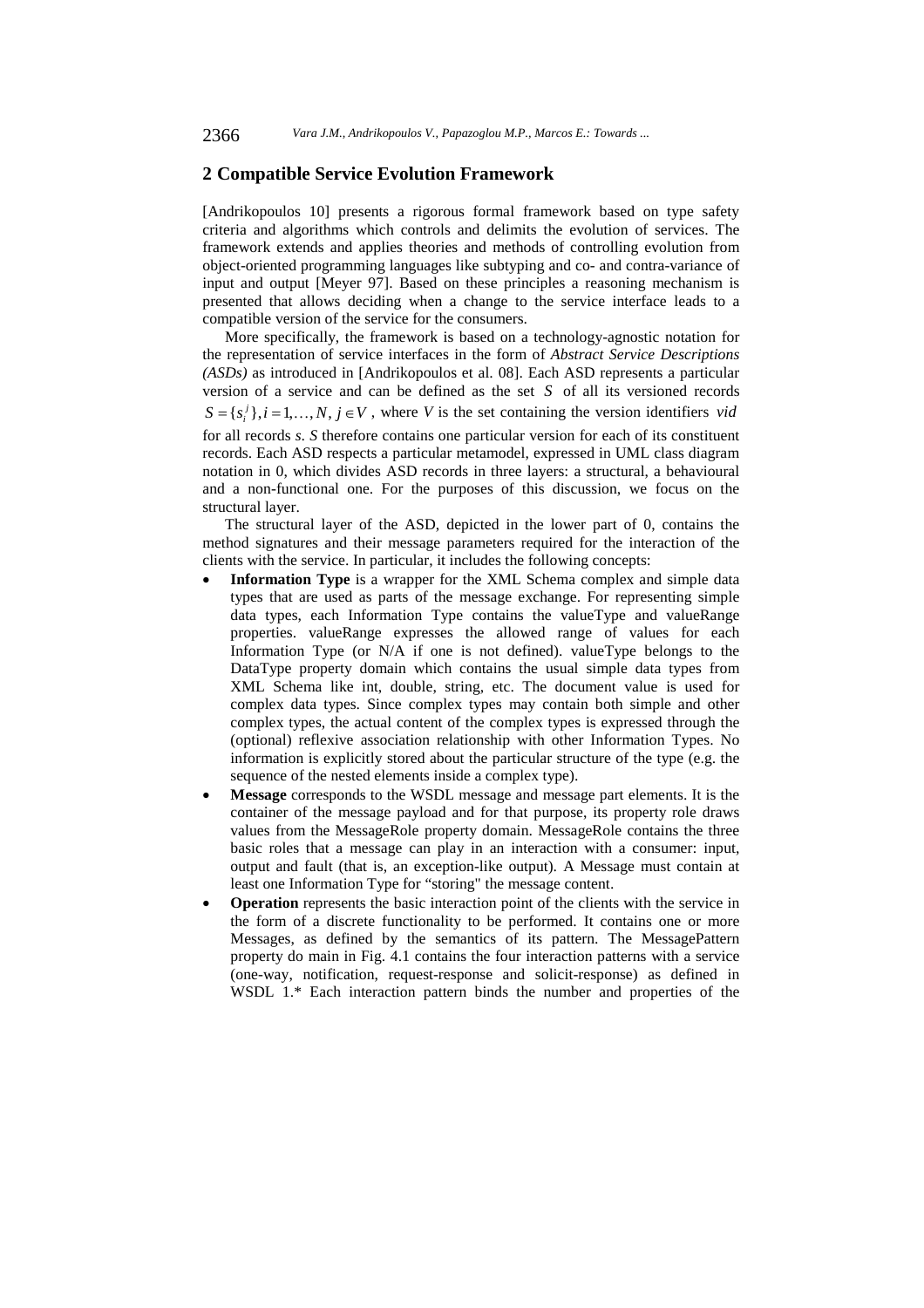Messages it is related to. request-response for example would mean that the Operation would be connected to (at least) two Messages, one with property input and one with output (and optionally one with property fault). More powerful interaction patterns, or even customly defined ones, as provided by WSDL 2.0 and discussed in the Adjuncts section of the specification can also be used here, as long as their semantics are reflected accordingly in the relationship of the Operation with its Messages. A 'robust-in-only' message pattern for example would have signified that there will be exactly one Message of with property input and so on.



*Figure 1: The ASD metamodel* 

The theoretical aspect of the ASD notation uses a formal specification of the ASD notation based on type theory [Cardelli 98]. A structural ASD consists of *elements* – informational constructs representing the building blocks of the service – and their relationships – expressing the structural dependencies of elements. Elements and their relationships are formally defined as:

*Definition 1.* An element *e* is a tuple  $e := (name: string, (pr_{i \ge 1}: property)^*)$ . A relationship  $r(e_s, e_t)$  between elements  $e_s$  and  $e_t$  is a tuple

 $r(e_s, e_t) := (name: string, name_s: string, name_t: string, name_t: string, rel: relation, mul: multiplicity)$ where: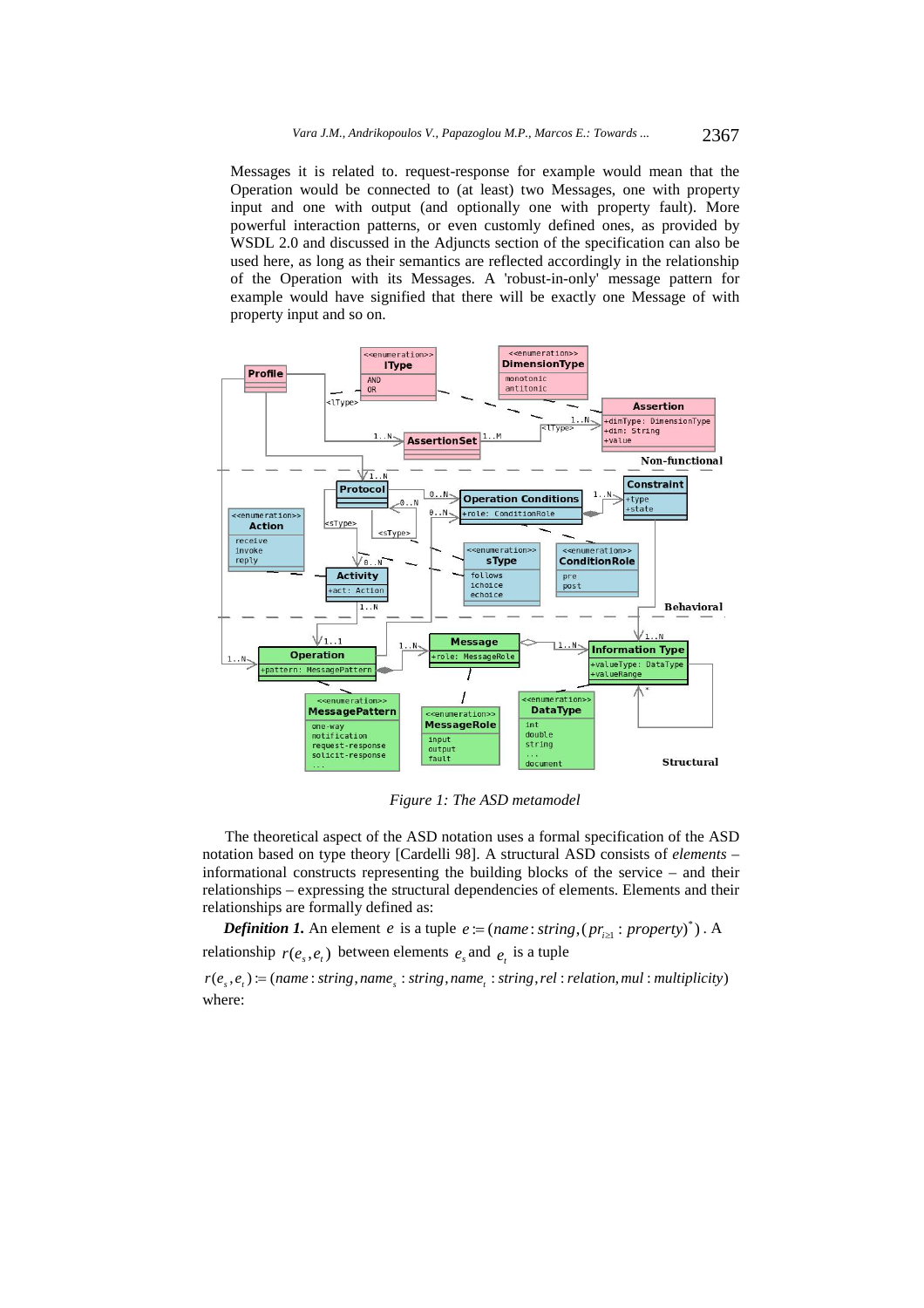#### 2368 *Vara J.M., Andrikopoulos V., Papazoglou M.P., Marcos E.: Towards ...*

- *name, name, name, are unique string identifiers of elements*  $e, e, e$ respectively, e.g., *RequestMessage*.
- ( $pr_{i\geq 1}$ : *property*)<sup>\*</sup> is a set of zero or more *properties*, drawing from a *property domain*. The messagePattern to be used for an operation is an example of a property domain, containing properties like One-way, Request-Response, etc. The domains for each property are depicted as enumerations in 0.
- *rel* is the type of type of relationship between the elements  $(a, c, s -$  that is, aggregation, composition or association, respectively, with the semantics defined in [Andrikopoulos et al. 08]).
- *mul* is the *multiplicity* of the relationship, defined as  $mul := [min,max]$ , where  $min,max \in N$  (the set of natural numbers) is the minimum and maximum respectively multiplicities allowed for each member of the relationship, as denoted in 0.

To illustrate the correspondences between the concepts of ASD metamodel and the formal concepts of *elements* and *relationships*, Listing 2 shows the elements and relationships used by the structural layer of the ASD metamodel.

**Listing 1.** Formal specification of the ASD metamodel

```
1. Operations: o := (name : string, messagePattern) 
              where messagePattern{one-way, notification, 
              request-response, solicit-response}. 
2. Messages: m := (name : string, role) 
              where role{input, output, fault}. 
3. InformationTypes: it := (name : string, valueType, valueRange) 
              where valueType {document, int, float, double, 
              string,...} and valueRange \in {(min, max), N/A}.
                        ------------------------------------------------------------------ 
Relationship types: 
1. Operation-Message: r(o,m) := (nameo, namem, c, mul) 
              where mul = [1, 1..*]. 
2. Message-InformationType: r(m, it) := (namem, nameit, a, mul) 
              where mul = [1, 1..*].
3. InformationType-InformationType: r(iti, itj) := (namei, namej , 
              s, mul) where mul = [0, 1..*].
```
For instance, an Operation is an element that owns just one property (messagePattern), while an Operation-Message relationship is containment relationship between one Operation element and one or more Message objects.

Next, note that elements *e* and relationships  $r(e_s, e_t)$  are *records* in the type theoretical sense which allows us to define a *subtyping* relation on them:

*Definition 2.* An element  $e := (name, pr_1, ..., pr_k)$  is a subtype of element  $e' := (name', pr'_1, \ldots, pr'_m),$  and we write  $e \leq e',$  iff *name*  $\equiv$  *name'*  $\land$  *m*  $\le$  *k*  $\land$  *pr<sub>i</sub>*  $\le$  *pr<sub>i</sub>*, 1  $\le$  *i*  $\le$  *m*, that is, they have the same name identifier, and  $e'$  has less properties than  $e$ , but the ones it has are more generic (super-types) of the respective properties of *e* .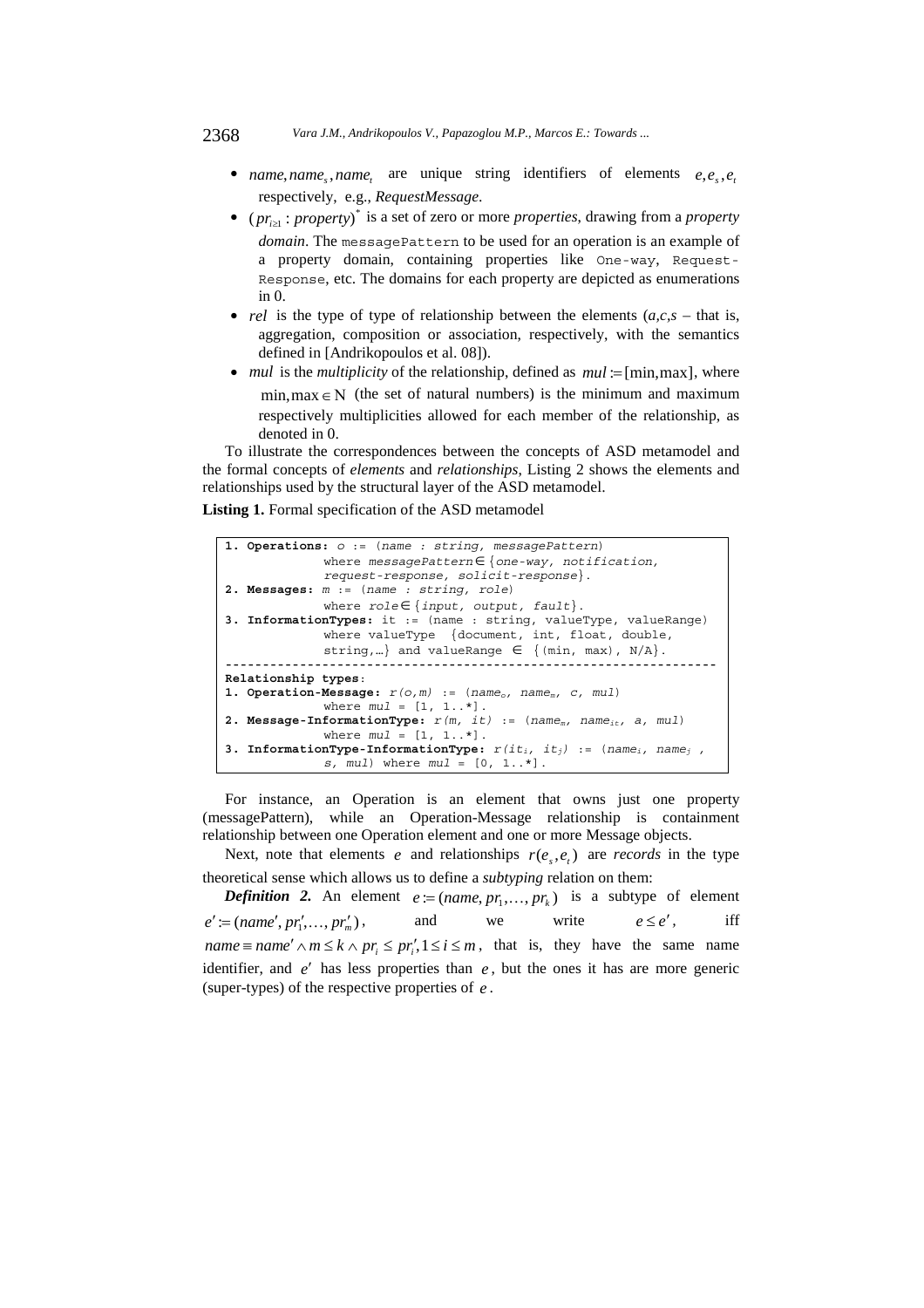A relationship  $r(e_s, e_t)$  is a subtype of relationship  $r(e_s, e_t')$ , and we write  $r(e_{,}, e_{,}) \le r(e'_{,}, e'_{,})$ , iff  $e_{,} \le e'_{,} \wedge e_{,} \le e'_{,} \wedge rel = rel' \wedge mul \subseteq mul'$ , that is, the elements participating in the (new) relationship are super-types of the original ones and the multiplicity domain of the relationship is a super-set of the respective one in the old relationship.

Using the subtype relation and a segmentation of an ASD *S* into two proper subsets  $S_{pro}$  and  $S_{res}$ , denoting output- and input-specific elements and relationships respectively we can easily check for the compatibility of two ASDs as follows:

*Definition 3.* Two service versions  $S$  and  $S'$  are called compatible, and we write

 $S <_{c} S'$ , iff  $\overline{\mathfrak{l}}$ ₹  $\left\lceil \right\rceil$  $\forall s \in S_{nro} \exists s' \in S'_{nro} : s' \leq$  $\forall s' \in S'_{req} \exists s \in S_{req} : s \leq s'$  $:s' \leq s$  (co-variance of output) :  $s \leq s'$  (contra - variance of input)  $s \in S$ <sub>nro</sub> $\exists s' \in S'$ <sub>nro</sub>;  $s' \leq s$  $s' \in S'_{\text{req}} \exists s \in S_{\text{req}} : s \leq s$  $p_{ro} \rightarrow \infty$   $\rightarrow p_{ro}$  $_{req} \rightarrow s \subseteq v_{req}$ 

Note that this notion of compatibility is not symmetric: the fact that S is compatible with S' does not imply that S' is compatible with S. It just implies that the data types of their inputs and outputs allows replacing S by S' without breaking the consumers. Note also that we are not considering here the functionality of S and S'. One might assume that they provide the same functionality or develop behavioural checks to assess it. Furthermore, from their definition, ASD models assume a functional, input/output-oriented view of services in line with the object-oriented paradigm that they evolved out of [Meyer 97]. However, different models of services, such as for example the  $AS^2$  model for data-intensive services [Ma et al. 09], do not adopt this functional view. As such, the theoretical tools discussed in this model are not directly applicable and appropriate, equivalent mechanisms have to be developed (if possible) in order to allow for the remaining of our proposed approach to be used in conjunction with them.

The fact that Definition 3 can be easily translated into a *compatibility checking function*, combined with the fact that ASDs can be expressed as models conforming to a common metamodel, allow for a direct application of MDE techniques for implementing the compatible service evolution framework as we discuss in the following section.

## **3 Modeling and Comparing Abstract Service Descriptions**

In order to support the theoretical framework discussed above we developed a DSL for ASDs and a basic toolkit to use it. In particular:

- We encoded the structural aspect of the ASD metamodel discussed above.
- We developed both a tree-like editor and a diagrammer for models that conform to the ASD metamodel.
- We implemented a basic comparison between ASDs to assess whether they are compatible according to the principles defined in the last section.

The development process we followed to accomplish these tasks is shown in 0. It is adapted from the process proposed in [Vara 09] for the development of new DSL toolkits. Each step in the development process is represented with a rounded rectangle while the software artefacts produced are represented with ovals. Besides, how each product is used in subsequent steps of the development process is also depicted. In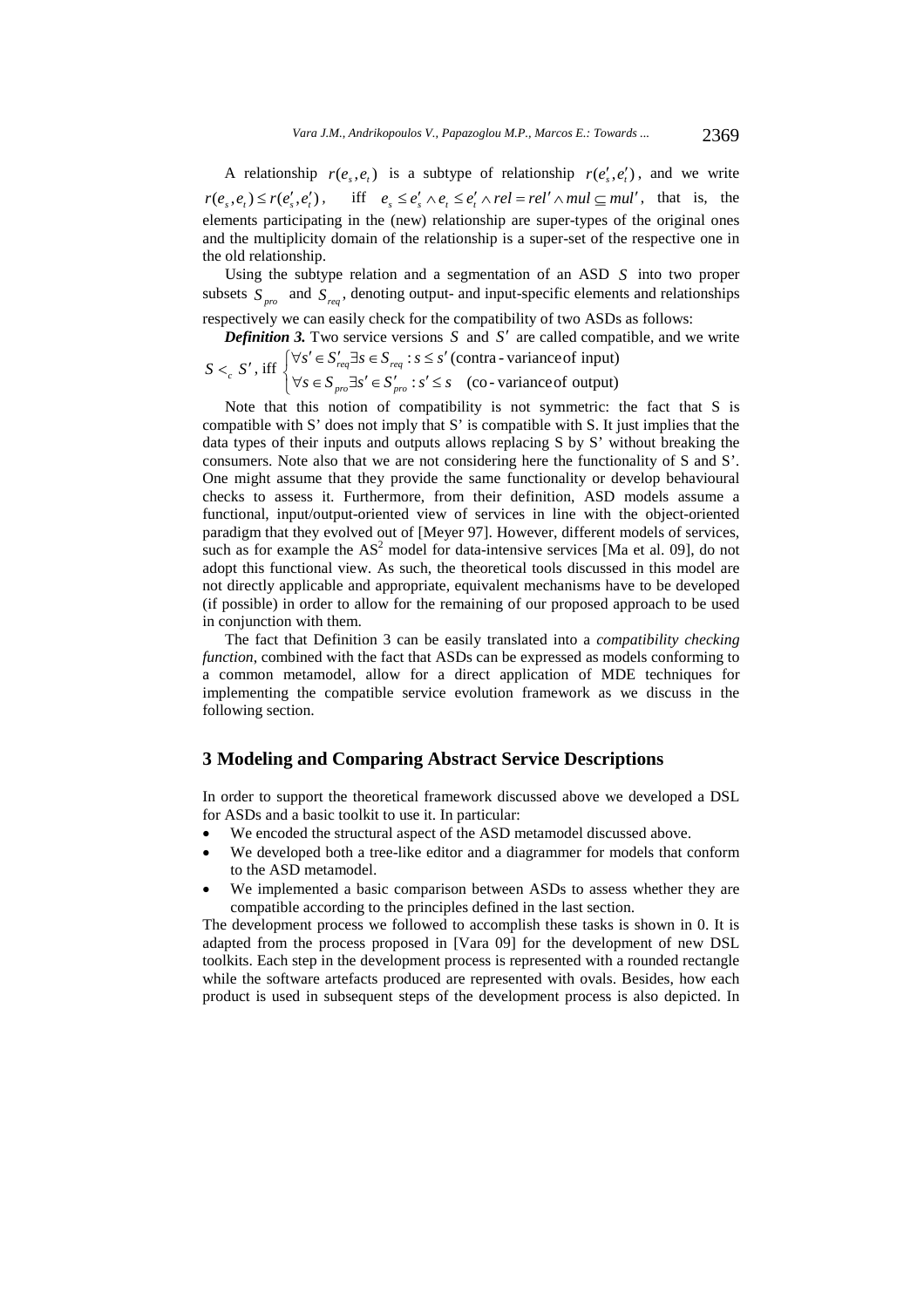#### 2370 *Vara J.M., Andrikopoulos V., Papazoglou M.P., Marcos E.: Towards ...*

addition, the main technical solution used for each task is represented by means of its corresponding logo.



*Figure 2: SRMod development process* 

First step is the definition of the abstract syntax of the DSL. To this end, the metamodel of the DSL is defined as an Ecore metamodel using the facilities provided by the Eclipse Modelling Framework (EMF) [Budinsky et al. 08], like the Ecore tools and the Ecore diagrammer.

Next task is the definition of a concrete syntax for the DSL. EMF and GMF (Graphical Modelling Framework) [Tikhomirov and Shatali 08] are used for this purpose to generate a couple of model editors, a basic tree-like editor and a diagrammer. Due to the GMF architecture, the latter is based on the former, which helps with subsequent steps of the process.

Finally, once the DSL has been defined it is time to address the model processing tasks for which it was devised. In this case, the aim was to compare ASDs. For this purpose we developed a model comparer using the Epsilon Comparing Language [Kolovos 09]. The following sections present the key points for each step of the process.

#### **3.1 Abstract Syntax Definition**

The first task to address when deploying a DSL is the specification of its metamodel which collects the abstract syntax of the language. It describes the vocabulary of the concepts provided by the language and how they may be combined to create new models. Listing 2 contains the elements and relationships used by the structural layer of the ASD metamodel.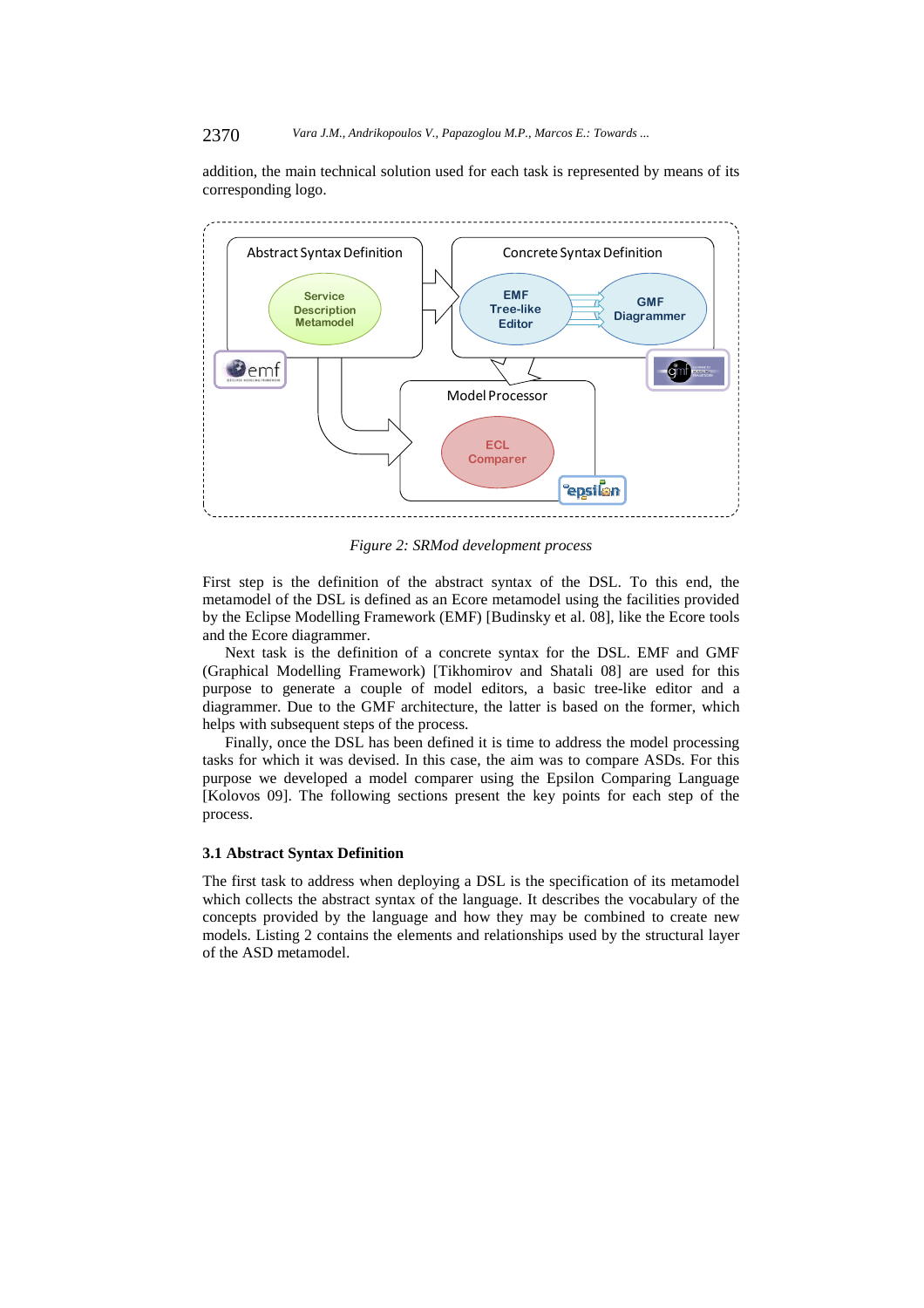**Listing 2.** Formal specification of the ASD metamodel

| 1. Operations: $o := (name : string, messagePattern)$                                           |
|-------------------------------------------------------------------------------------------------|
| where $messagePattern \in \{one-way, notification,$                                             |
| request-response, solicit-response.                                                             |
| 2. Messages: $m := (name : string, role)$                                                       |
| where $role \in \{ input, output, fault\}.$                                                     |
| 3. InformationTypes: it := (name : string, valueType, valueRange)                               |
| where valueType $\{document, int, float, double,$                                               |
| string,} and valueRange $\in$ {(min, max), N/A}.                                                |
|                                                                                                 |
|                                                                                                 |
| Relationship types:                                                                             |
| 1. Operation-Message: $r(o,m) := (name_o, name_m, c, mul)$                                      |
| where $mul = [1, 1, .*]$ .                                                                      |
| 2. Message-InformationType: $r(m, it) := (name_m, name_{it}, a, mul)$                           |
| where $mul = [1, 1, .*]$ .                                                                      |
| 3. InformationType-InformationType: $r(it_i, it_j)$ := (name <sub>i</sub> , name <sub>i</sub> , |

To implement this metamodel we have used  $Emfatic<sup>1</sup>$ , a language that allows for representing EMF Ecore models in textual form. The use of Emfatic allows introducing some @gmf annotations during the definition of the metamodel that will serve to drive the look & feel of the GMF diagrammer. Next, the Emfatic textual specification is injected into an Ecore metamodel that includes the @qmf annotations which are later used to drive the generation of the diagrammer. 0 shows two partial views of this metamodel.



*Figure 3: The ASD metamodel as an Ecore metamodel* 

The left-hand side shows the default EMF tree-like editor. Notice how the @gmf annotations have been mapped to Ecore annotations. The right-hand side of the picture shows the metamodel depicted with the Ecore diagrammer that supports the representation of Ecore metamodels as class diagrams.

l

<sup>1</sup> http://www.alphaworks.ibm.com/tech/emfatic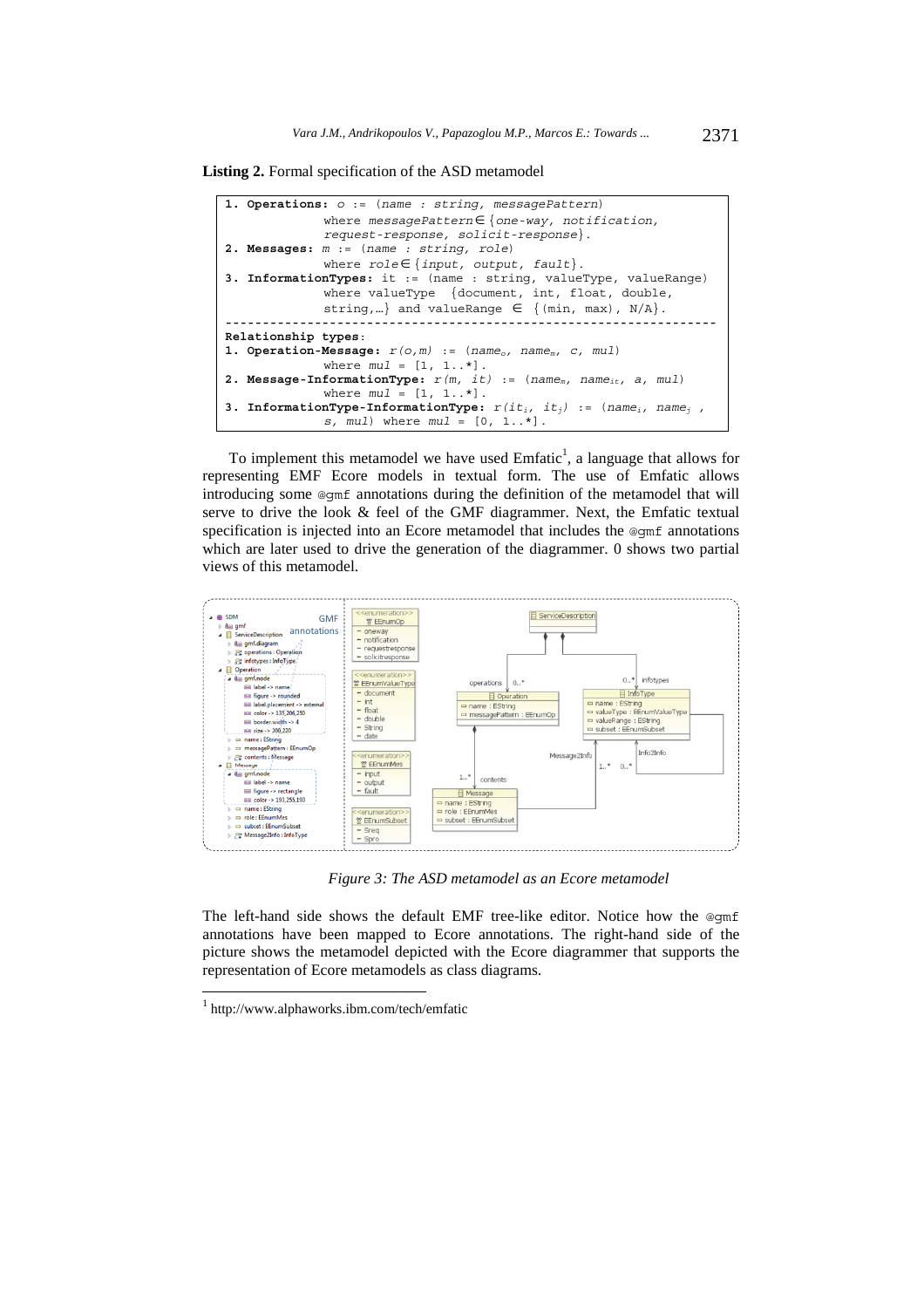#### **3.2 Concrete Syntax Definition**

After defining the metamodel of the DSL, the next step is to provide it with a concrete syntax. Broadly speaking, defining the concrete syntax of a DSL consists of associating a notation to each concept and relationship in the metamodel. We have focused on visual notations since visual representation of models has been typically identified as one of the technological foundations supporting MDE [Bézivin 04]. Moreover, we are currently working to import ASD models directly from WSDL files so we could use WSDL as the textual notation.

To address this task, EMF and GMF capabilities are used to generate a tree-like editor with basic capabilities, and a diagrammer. We believe that any DSL toolkit has to bundle a diagrammer for each DSL supported, since they are useful to provide with a first glance of any given model. However, the effort dedicated to their development should be considered very carefully. In this context, the generative nature of GMF fits perfectly: it generates an efficient – though not perfect, diagrammer in reasonable time and with minimum effort. Given the above, the process to provide with a (graphical) concrete syntax for the ASD DSL in EMF is summarized as follows:

- From the Ecore (meta)model, EMF provides runtime support for graphically editing, manipulating, reading, and serializing data based on the given (meta)model. Thus, conforming models can be created using a simple tree-like editor.
- Since we rely on extended EMF tree-like editors as the most convenient way of handling low-level models, the next step is to customize the basic EMF tree-like editor. Examples of this process can be found in [Vara 09]. It is worth mentioning that GMF relies extensively on EMF-generated code. The way model elements are displayed on GMF diagrammers, the icons used to identify them, and even the labels that show their names are directly taken from EMF generated code. Thus, the improvements made over the EMF tree-like editor are automatically transferred to the GMF diagrammer.
- Finally, the EuGENia<sup>2</sup> and the KybeleGMFgen<sup>3</sup> plug-in are used to leverage the level of automation of the model-driven development process for diagrammers implemented by GMF. This automated process consumes three types of inputs: the Ecore meta-model, the code that implements the EMF tree-like editor and a set of Epsilon Object Language (EOL) files. Since a predefined set of annotations is not enough to obtain exactly the required look  $\&$  feel for the diagrammer, the EOL files collect the different design decisions that we want to project in the diagrammer. From these inputs a chain of model transformations generate a new set of intermediate models and finally the working code that implements the diagrammer.

#### **3.3 Comparing ASDs**

l

In the following we present a first implementation of the comparison between two service versions to assess whether they are compatible. According to [Andrikopoulos 10], we can summarize ASD version compatibility by: *two service versions* 

 $^{2}$  http://www.eclipse.org/gmt/epsilon/doc/eugenia/

<sup>3</sup> http://kybelegmfgen.wordpress.com/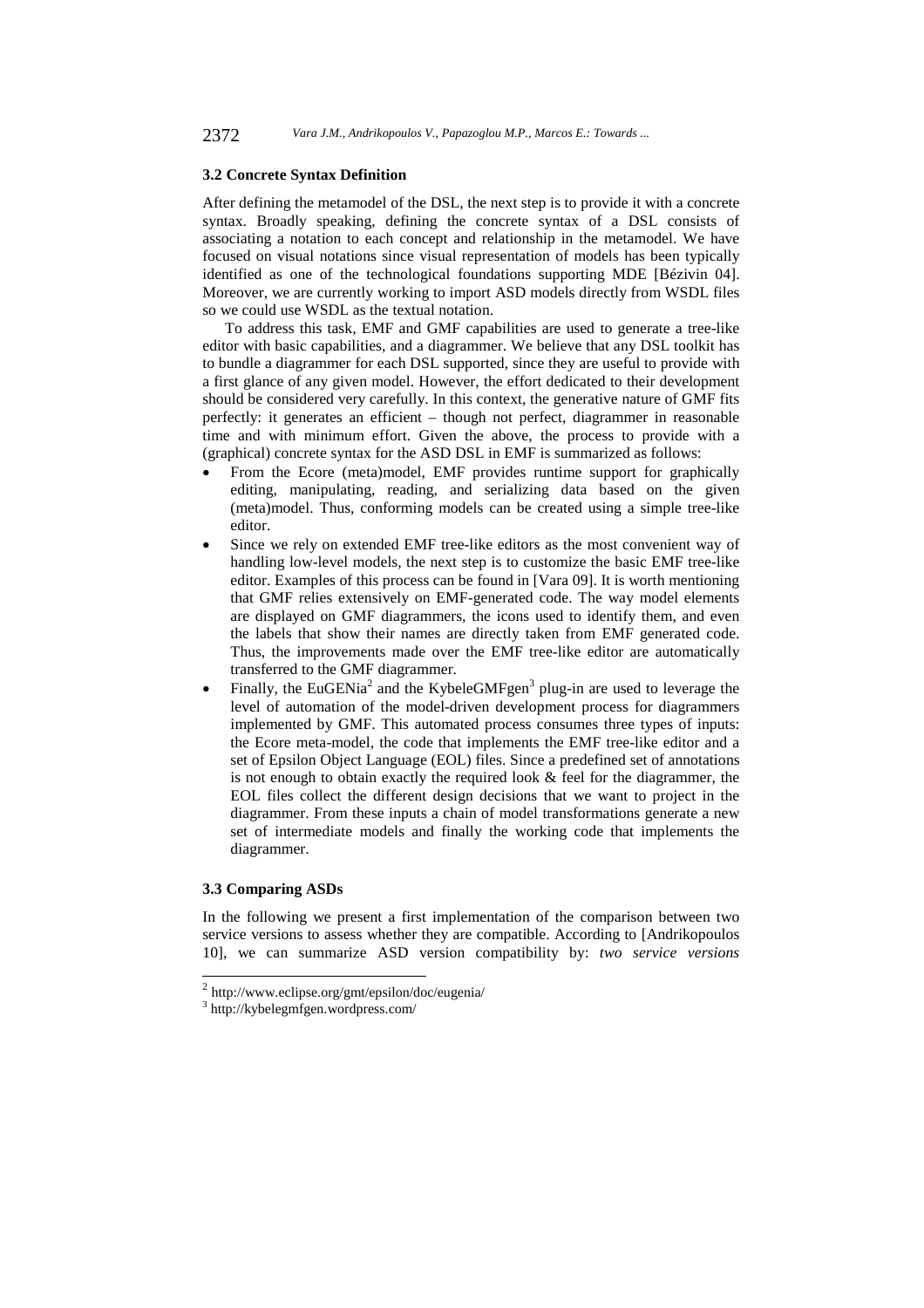*(represented as ASDs) are compatible if one of them is composed by the same elements and relationships (or a subtype of them) that compose the other*. In other words, two service versions are compatible if (sub)typing relations hold between their elements and relationships. The sufficient conditions for subtyping between the components of an ASD are summarized in Listing 3.

**Listing 3.** Conditions for subtyping

**1.**  $o \leq o' \Leftrightarrow$  name = name'  $\wedge$  messagePattern = messagePattern' (we only accept equality). 2.  $m \leq m' \Leftrightarrow$  name = name'  $\wedge$  role = role' (as above). **3.** *it*  $\leq$  *it'*  $\Leftrightarrow$  *name* = *name'*  $\wedge$  *valueType*  $\leq$  *valueType'*  $\wedge$ *valueRange valueRange'* where *int*  $\le$  *float*  $\le$  *double*  $\le$  *string* (everything else is not valid) and the value ranges are compared as subsets (if applicable). 4.  $\mathbf{r}(\mathbf{o}, \mathbf{m}) \leq \mathbf{r}'(\mathbf{o}, \mathbf{m}) \Leftrightarrow \mathbf{o} \leq \mathbf{o}' \land \mathbf{m} \leq \mathbf{m}' \land \mathbf{m} \mathbf{u} \subset \mathbf{m} \mathbf{u} \mathbf{u}'.$ *5.*  $\mathbf{r}(\mathbf{m}, \mathbf{it}) \leq \mathbf{r}'(\mathbf{m}, \mathbf{it}) \iff \mathbf{m} \leq \mathbf{m}' \land \mathbf{it} \leq \mathbf{it}' \land \mathbf{mul} \subset \mathbf{mul}'.$ 6.  $\mathbf{r}(i\mathbf{t}_i, i\mathbf{t}_j) \leq \mathbf{r}'(i\mathbf{t}_i, i\mathbf{t}_j) \Leftrightarrow i\mathbf{t}_i \leq i\mathbf{t'}_i \wedge i\mathbf{t}_j \leq i\mathbf{t'}_j \wedge j$  $mul \subseteq mul'$ . **7.** For all relationships, it holds that  $\varnothing \leq r(s, t) \Leftrightarrow [0, 0] \subseteq \mathbb{m}$ ul, or equivalently, if the relationship has a multiplicity of  $[0, 1..*]$ ).

To implement the comparison, we translate the conditions of Listing 2 into a operative Epsilon program using the Epsilon Comparison Language, a hybrid rulebased language built atop the Epsilon platform, which enables developers to implement comparison algorithms at a high level of abstraction [Kolovos 09]. The next section will show the result of running the comparison between different versions of a service in practice.

The result of this implementation process was the SRMod prototype, which is publicly available at http://srmod.wordpress.com.

## **4 Case Study**

l

To validate the different software artifacts produced in this work we have used the Automotive Purchase Order Processing Scenario which is being developed and used as one of the validation scenarios in the S-Cube Network of Excellence<sup>4</sup>. The scenario is based on the Supply Chain Operations Reference (SCOR) model that provides guidelines for the implementation of Supply Chains. This scenario is an example of how to implement activities of SCOR Level 3 using SOA, based on the processes of a company belonging to the automobile industry called Automobile Incorporation (aka AutoInc). AutoInc contains various business units, for example, Sales, Logistics, Manufacturing, etc., and cooperates with other partners such as suppliers, banks,

<sup>4</sup> http://www.s-cube-network.eu/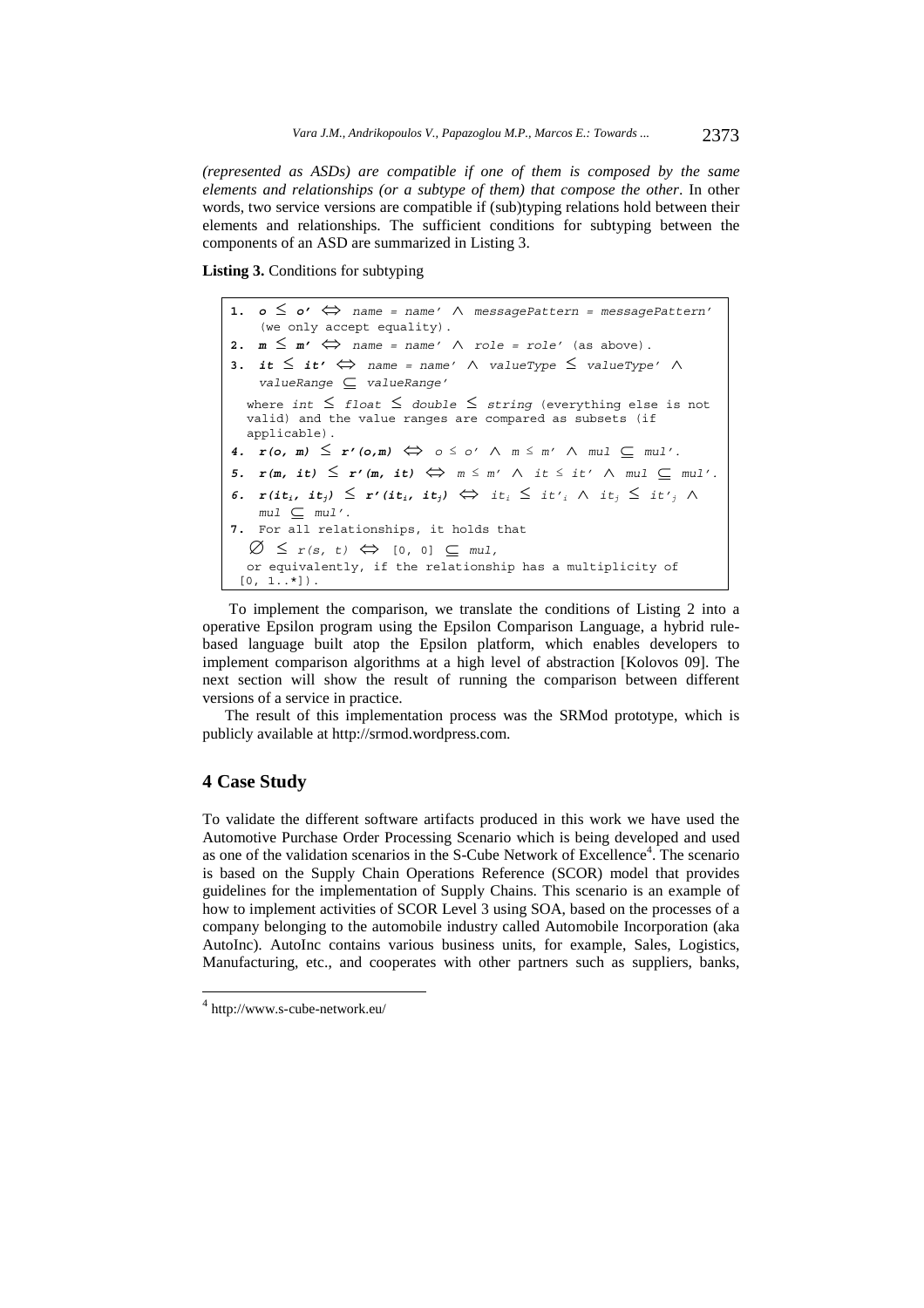carriers, etc. In the following we assume that the various activities are implemented as services.

In particular, we used the SRMod prototype to model two different versions of one service (Receive Purchase Order). The service contains one Operation that handles two different Messages (POMessage and m2) and uses a set of data types like PODocument. Each version differs from the other in the signature of the operations provided. The first version of the considered service is shown in Listing 4. **Listing 4.** Formal specification of the Receive Purchase Order Service (V1)

```
o1 = (processOrder, request - response) 
m1 = (POMessage, input)
m2 = (m2, output) //for unnamed output message 
it1 = (PODocument, document, N/A) 
it2 = (OrderInfo, string, N/A) 
it3 = (DeliveryInfo, string, N/A) 
it4 = (it4, string, N/A) //for unnamed output message
r(o1, m1) = (processOrder, POMessage, c, [1, 1]) 
r(o1, m2) = (processOrder, m2, c, [1, 1])
r(m1, it1) = (POMessage, PODocument, a, [1, 1])r(m2, it4) = (m2, it4, a, [1, 1])r(it1, it2) = (PODocument, OrderInfo, s, [1, 1])r(it1, it3) = (PODocument, DeliveryInfo, s, [0, 1])
```
The graphical representation of the service description is depicted in 0, along with some screen captures showing the properties sheet for each type of object.



*Figure 4: Graphical representation of Receive Purchase Order Service (V1)* 

The second version of the Receive Purchase Order service adds a new InfoType object to model the date of the purchase order (OrderDate) and a new relationship, which relates a given purchase order with its date of expedition. Again, the new version of the service is formally described in Listing 5 (new elements are in bold).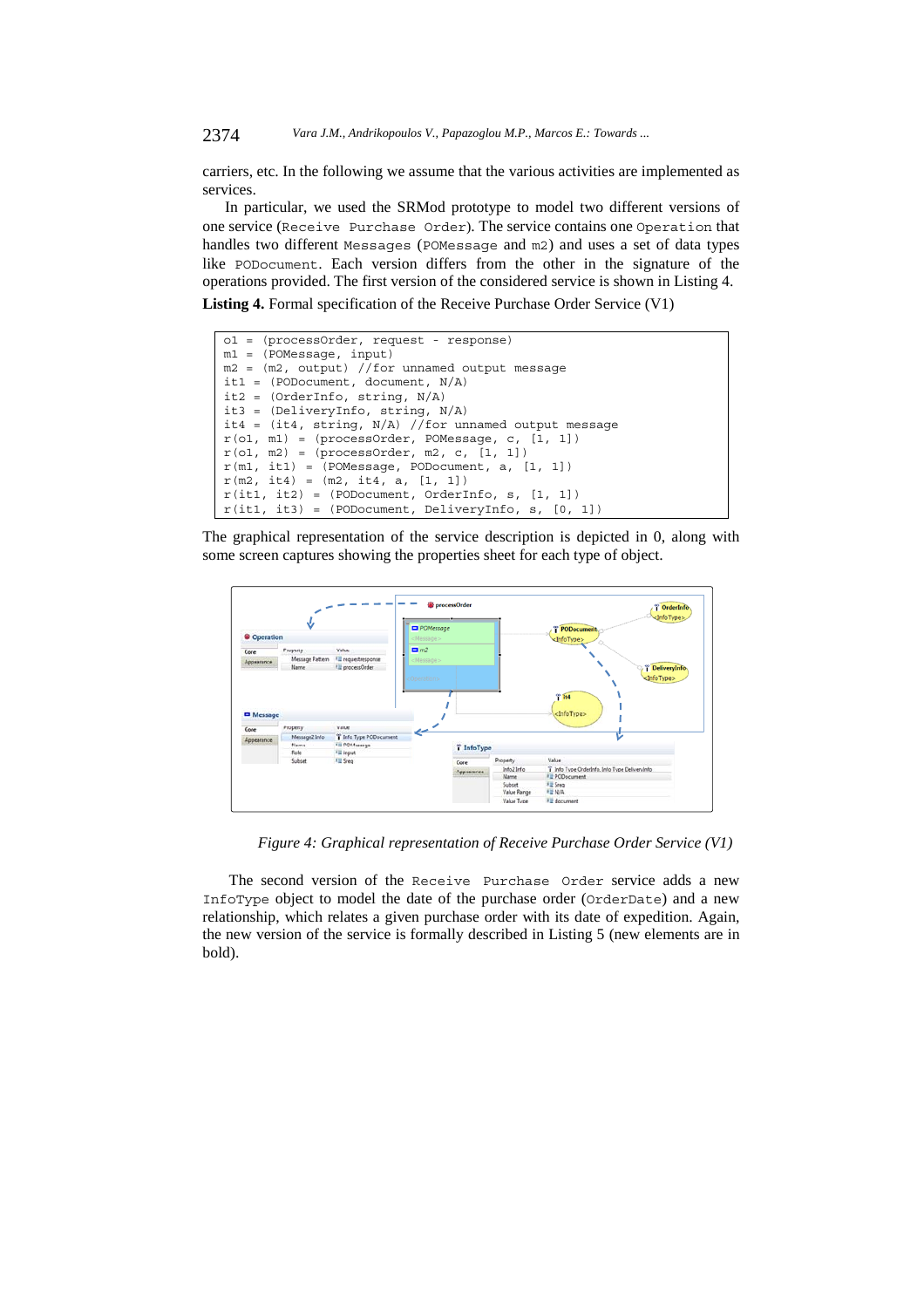**Listing 5.** Formal specification of the Receive Purchase Order Service (V2)

| $o1 = (processOrder, request - response)$               |
|---------------------------------------------------------|
| $ml = (POMessage, input)$                               |
| $m2 = (m2, output)$ //for unnamed output message        |
| it1 = $(PODocument, document, N/A)$                     |
| it2 = $(OrderInfo, string, N/A)$                        |
| it3 = $(DeliveryInfo, string, N/A)$                     |
| it4 = $(it4, string, N/A)$ //for unnamed output message |
| it5 = $(OrderDate, date, N/A)$                          |
| $r(01, m1) = (processOrder, POMessage, c, [1, 1])$      |
| $r(01, m2) = (processOrder, m2, c, [1, 1])$             |
| $r(m1, it1) = (POMessage, PODocument, a, [1, 1])$       |
| $r(m2, it4) = (m2, it4, a, [1, 1])$                     |
| $r(it1, it2) = (PODocument, OrderInfo, s, [1, 1])$      |
| $r(it1, it3) = (PODocument, DeliveryInfo, s, [0, 1])$   |
| $r(itl, it5) = (PODocument, OrderDate, s, [0, 1])$      |

Given the above, when the comparison between the two service versions is performed, then the results are displayed in a structured way in the Eclipse console. We are currently working to transform them into a new model that will be later processed by means of MDE techniques.

The results are split into two big groups of model elements that inform respectively of the compatibility between objects (instances of the metaclasses collected in the metamodel) and relationships (instances of the meta-associations collected in the metamodel). For each model element found on one version (element or relationship), we check if the other service version contains an element whose properties fulfil the requirements for replacing the former without affecting service compatibility.

The lower part of 0 shows that all the partial comparisons yield a positive result when V1 is used as the old version of the service, i.e., V1 can be replaced by V2. Indeed, despite that the PODocument data type uses an additional data type (OrderDate) in V2, we can still replace V1 by V2 without affecting compatibility since we can look at V1.PODcoument as a subtype of V2.PODocument. On the contrary, if V2 is used as the service to be replaced (by V1), individual comparisons yield a negative result since the subtyping relations are not fulfilled: we cannot replace the V2. PODocument data type with the V1. PODocument data type, as shown in Fig. 5.

In summary, with the SRMod prototype we have replaced the tedious and error prone task of parsing two WSDL files to look for differences, expressed them in a manner suitable for computing the formal algorithms described in Section 2 and finally displayed the results in a user-friendly way. At the same time, we provided with a graphical representation of the ASD that helps on its understanding and provides with a quick overview of each service description.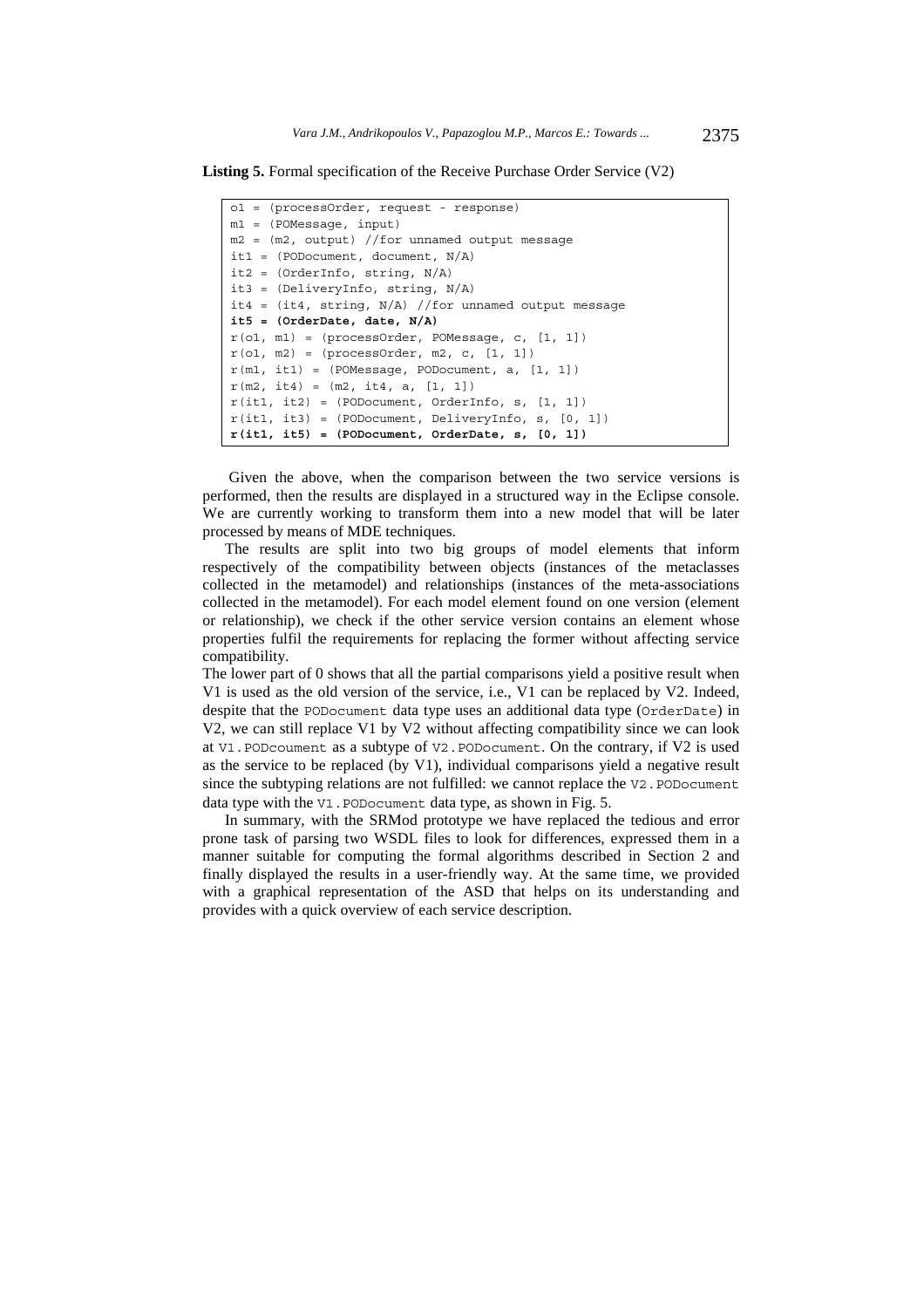

*Figure 5: Excerpt from the comparison results: V1 used as former version* 

## **5 Related Work**

Evolution in software systems has been traditionally considered as either a part, or a synonym of *software maintenance* and defined by the empirical laws that drive and govern the evolution of software systems [Lehman 96]. However, attempting to apply the conventional maintenance procedure (halt operation, edit source and re-execute) in service-oriented environments is not sensible [Bennet and Raljich 07]. The difficulty of identifying which software artifacts constitute the system itself is nontrivial, especially in the context of large service networks. In addition, the lack of ownership and access to the actual source code (if any) of third-party services (due to the SOA principles of encapsulation and loose coupling) does not allow the application of many of the maintenance techniques like refactoring or impact analysis. This has given rise to different approaches in service evolution.

On the one end of the spectrum there are approaches on service evolution that do not consider whether the changes to a service version break the consumers of the service, preferring to remain as neutral as possible e.g. [Juric et al. 09; Leitner et al. 08]. On the other end, there are approaches that aim to enforce non-breaking changes of services to the extent that versioning of the service description can be simply subsumed under one version, the active (i.e., deployed and running) one. A special case of this idea is proposed by [Endrei et al. 06] where there are two versions active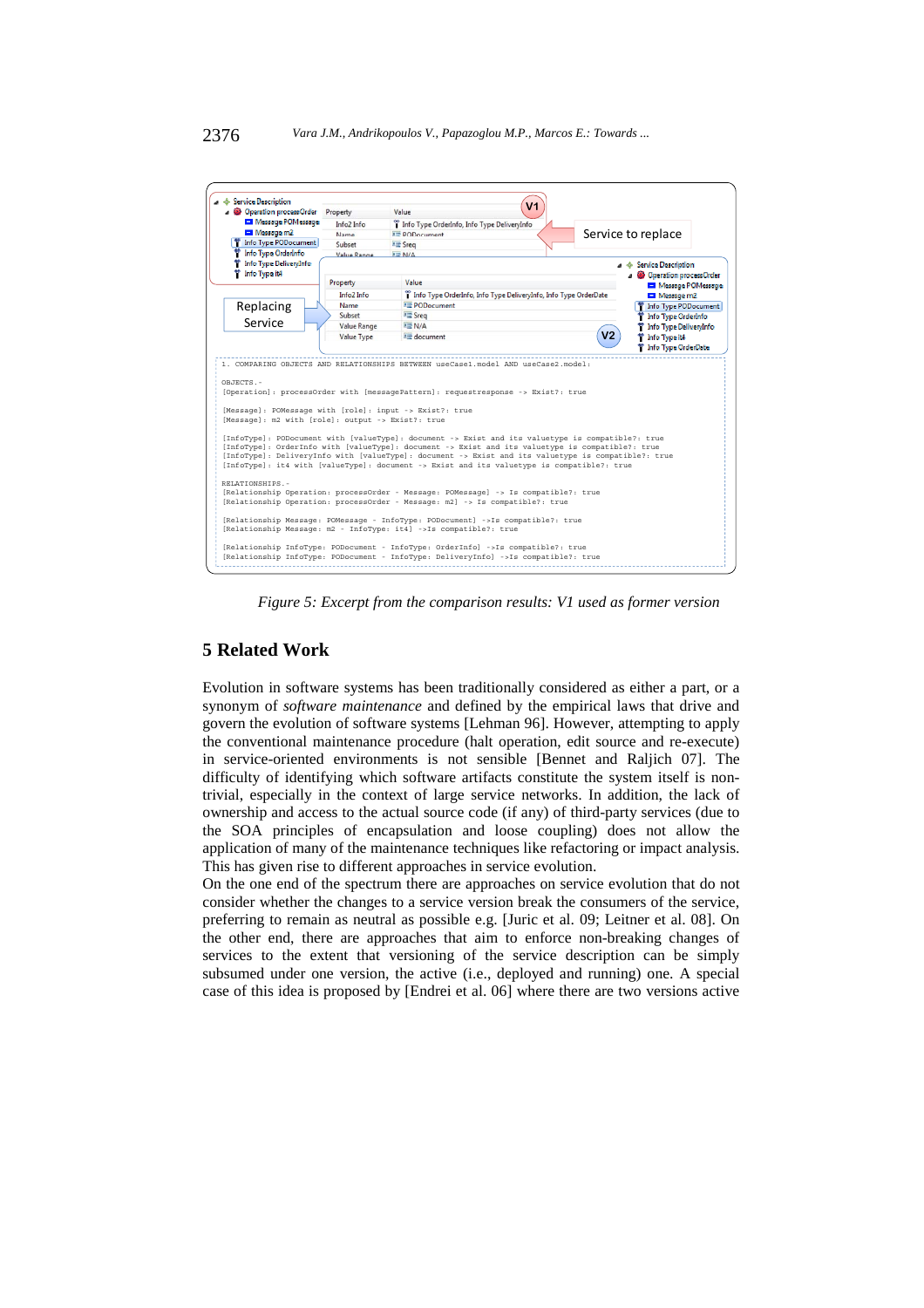at all times: the current one and the old version which will be deprecated within a given time period.



*Figure 6: Excerpt from the comparison results: V2 used as former version* 

The majority of the approaches in the literature, e.g., [Becker et al. 08; Brown and Ellis 04; Fang et al. 07; Weinreich et al. 07] are located somewhere between these two ends. In principle, they propose a common compatibility-oriented strategy for service evolution: maintain multiple active service versions for major releases, but cut maintenance costs by grouping all minor releases under the latest one. However, such works lack the theoretical framework to support the empirical guidelines they depend on. By contrast, we aim at providing a holistic theoretical and technological framework to support service evolution. Such framework operates on a formal basis, focused on enforcing non-breaking changes to service versions.

With respect to the discovering of model differences, it is worth mentioning the works from Bernstein [Bernstein 03] around schema matching. In the MDE field there are several works focused on identifying differences between UML models, such as [Ohst et al. 03] or [Xing and Stroulia 05]. The work from [Sriplakich et al. 06] raises the level of abstraction since it allows discovering differences between models conforming to any given metamodel. Finally, in the context of EMF, EMF Compare<sup>5</sup> is probably the most accepted tool for detecting changes between different models.

l

<sup>5</sup> http://wiki.eclipse.org/index.php/EMF\_Compare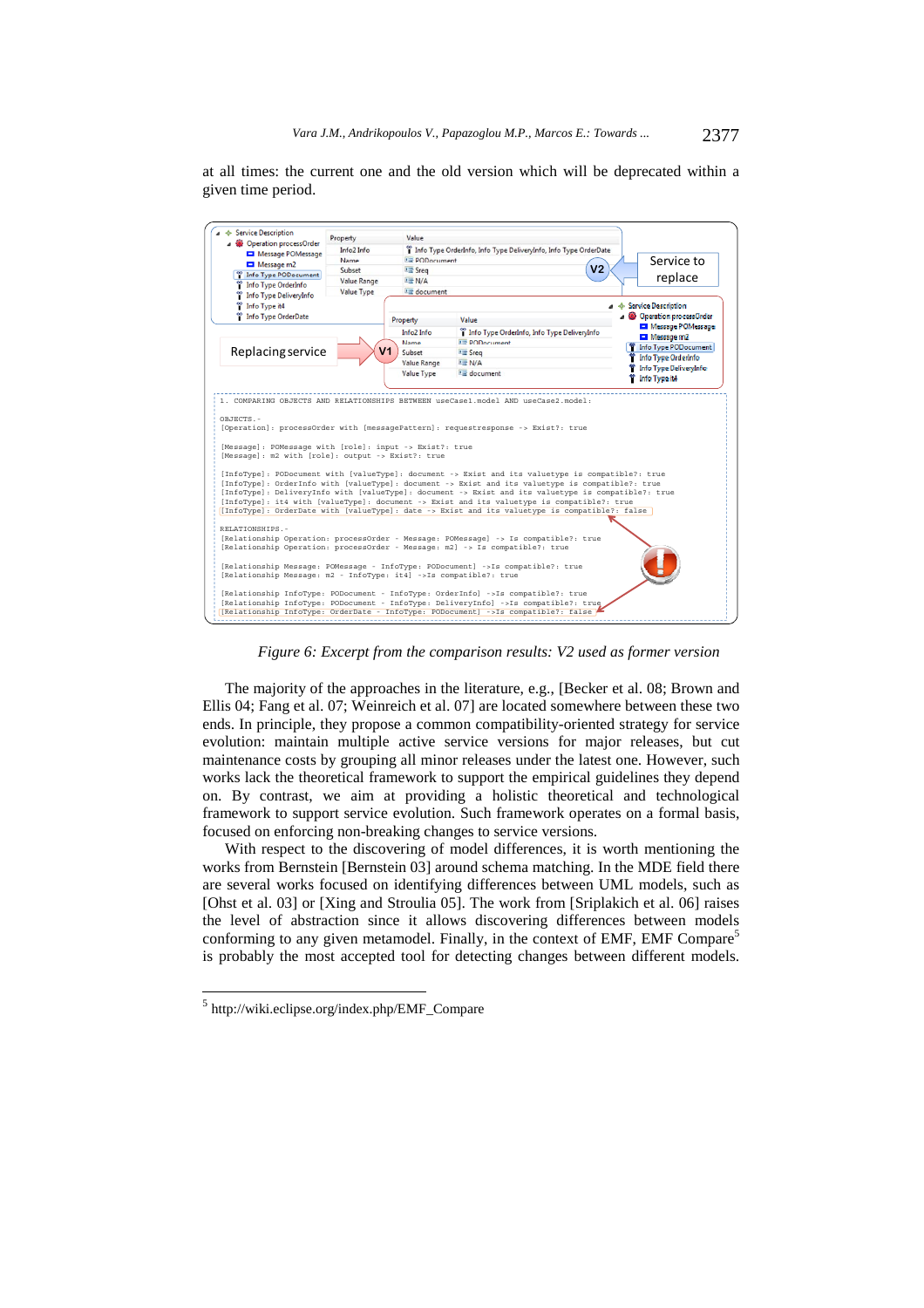Indeed it serves as the basis for more elaborate proposals on metamodel evolution and model co-evolution, like [Cichetti et al. 09]. Nevertheless, all these tools are more oriented towards automatically discovering equivalences and differences. Since we needed to implement our own algorithm to establish such relationships we have opted for using the Epsilon Comparison Language because it is specifically intended for this type of tasks.

As regards the convergence of MDE and SOA, some authors argue that such an effort, and in combination with better techniques for documenting and improving business processes, are the way to realize the promise of rapid, accurate development of software that serves, rather than dictates, software users' goals [Watson 08]. This kind of alignment between high level business specifications and lower level SOA implementations is a crucial aspect in the field of Service-Oriented Development. Besides, a number of methodological proposals have appeared trying to combine the strengths of MDE and SOA [Andrikopoulos 10; Arsanjani et al. 08; Bell 08] by providing models, methods and techniques to deal with the development of serviceoriented systems. Most of them however do so at a very high level of abstraction, based around business process modeling. Our approach is applicable to the level of service version, making it more accessible in practice for service developers.

## **6 Conclusion and future work**

The prototype presented in this work is complete in the sense that the current version of SRMod is the first release of a service Evolution framework: it supports the modeling of the structural part of Abstract Service Descriptions (ASDs) and provides with a reasoning mechanism that assesses whether two versions of a service are compatible with respect to its consumers.

However, we would like to note that the development of this prototype has served as some kind of *position prototype*: it has served to show the potential advantages that MDE technologies can bring to the deployment of SOA methodological proposals. As a consequence, as long as we were going forward in the development of SRMod, we found a number of issues that will be addressed by means of other MDE techniques. For instance, now that we are able to model ASDs, we are able to address the automatic mapping of WSDL files into ASDs (and vice-versa).

Therefore, in the following we enumerate some of the future challenges that we plan to address in the development of our Service Evolution framework. Note that most of them are already ongoing work:

- First, we are already working on the improvement of the produced software artifacts. In particular, we are extending the DSL to deal not only with the structural layer of the ASD metamodel, but also with the non-functional one (top layer of Fig. 4).
- Besides, we are building a set of extractors and injectors to bridge the ASD DSL with languages for Web service description such as WSDL. This will allow us to import and export directly from and to WSDL documents. To that end we are using the TCS (Textual Concrete Syntax) language [Jouault et al. 06]. With TCS, it is possible to parse (text-to-model) and pretty-print (model-to-text) DSL sentences. To that end, TCS provides with a DSL for the specification of the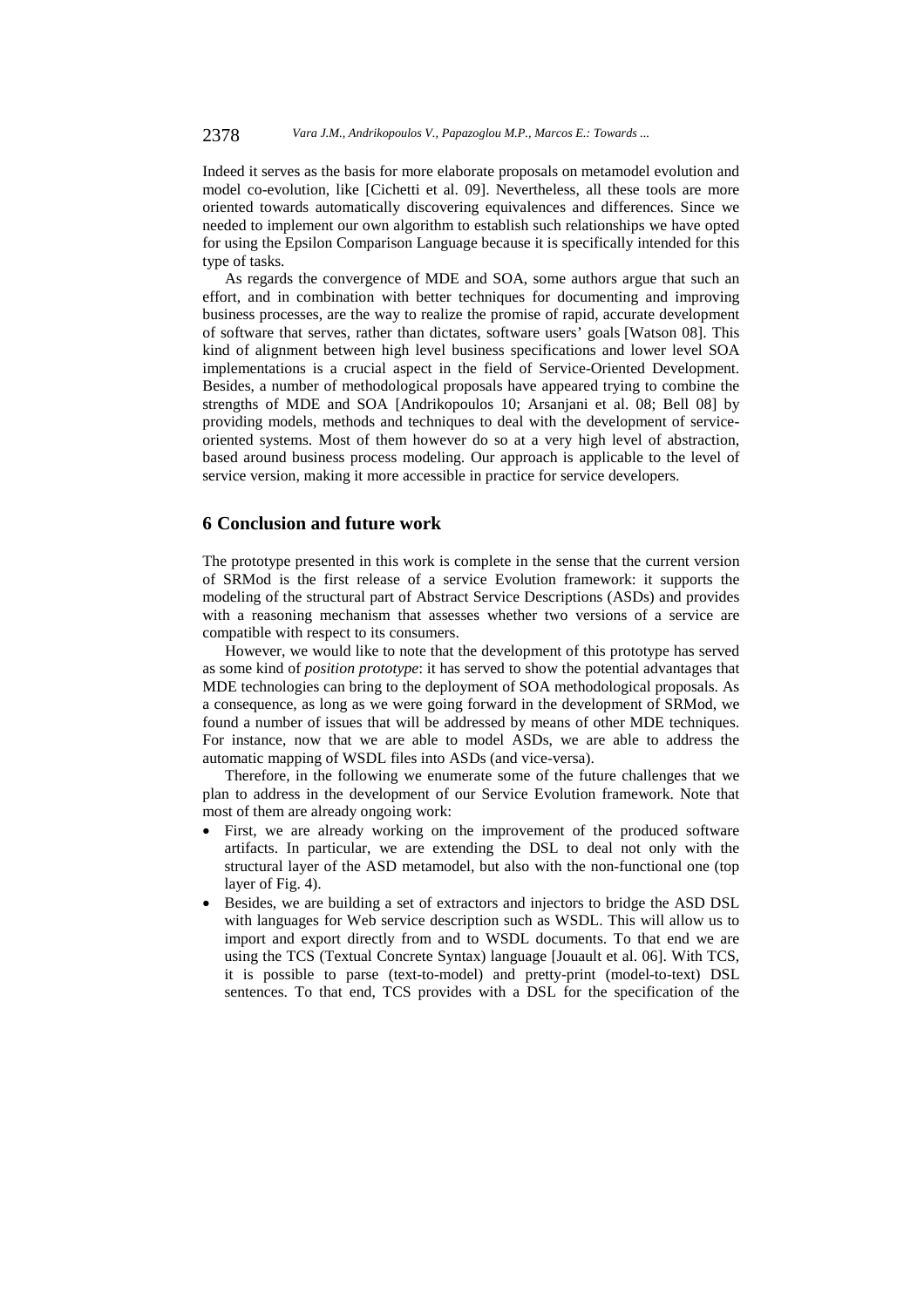correspondence between the metamodel and its textual representation. From that, an ANTLR grammar together with a parser for this grammar is generated. Such parser (also known as injector) takes as input a textual program of the DSL and generates a model conforming to the DSL metamodel.

- Furthermore, we are extending the use of MDE technologies in handling the result of the comparison process. More specifically, version comparison results will be expressed in a *weaving model* that relates the two source models. To that end, we use the ATLAS Model Weaver (AMW). The AMW workbench provides a set of standard facilities for the management of weaving models and metamodels [Didonet Del Fabro and Valduriez 08]. This way, each element of the weaving model would inform of the level of compatibility between two given elements of the Service versions compared, together with a short description of the issues related to the compatibility assessment.
- Unfortunately, the theoretical framework that serves as methodological basis for the proposal, does not deal with the name space and schemas issues since it abstract the comparison of data types with the concept of "Information Type". To address this issue, we will take advantage from existing MDE technologies. In particular, the EMF metamodeling framework that constitutes the technological basis of this proposal bundles a complete set of facilities for modeling XML Schemas and dealing with theirs instances (conforming XML documents). We are already using them to ease the injection of WSDL files into ASD models since WSDL files are nothing but XML files conforming to a given XML Schema. Hence, we will use them also to improve the comparison of XSD data types.

Finally, as the next step in demonstrating the suitability of MDE techniques in a SOA setting we plan to apply a similar approach to the one described in this paper to existing work on *service contracts* [Andrikopoulos et al. 09]. A service contract is an intermediary construct interposed between service providers and consumers, expressed also in ASD form, which can be used to represent a technical Service Level Agreement (SLA) between them. The use of contracts allows for greater flexibility in evolving both interacting parties (i.e., providers and consumers) in a compatible manner. Furthermore, the work of [Andrikopoulos et al. 09] shows that even the contract itself can evolve under certain conditions. The fact that the authors (re-)use the ASD notation and the subtyping relation as discussed in Section 2 provide an ideal setting for an extension of our current work.

#### **Acknowledgments**

This research has been carried out in the framework of the MODEL-CAOS (TIN2008-03582) and the MASAI (TIN-2011-22617) projects, financed by the Spanish Ministry of Science and Innovation, and has received funding from the European Community's Seventh Framework Programme FP7/2007-2013 under grant agreement 215483 (S-Cube).

The authors would also like to thank David Granada at Kybele Research group for his help with the SRMod prototype.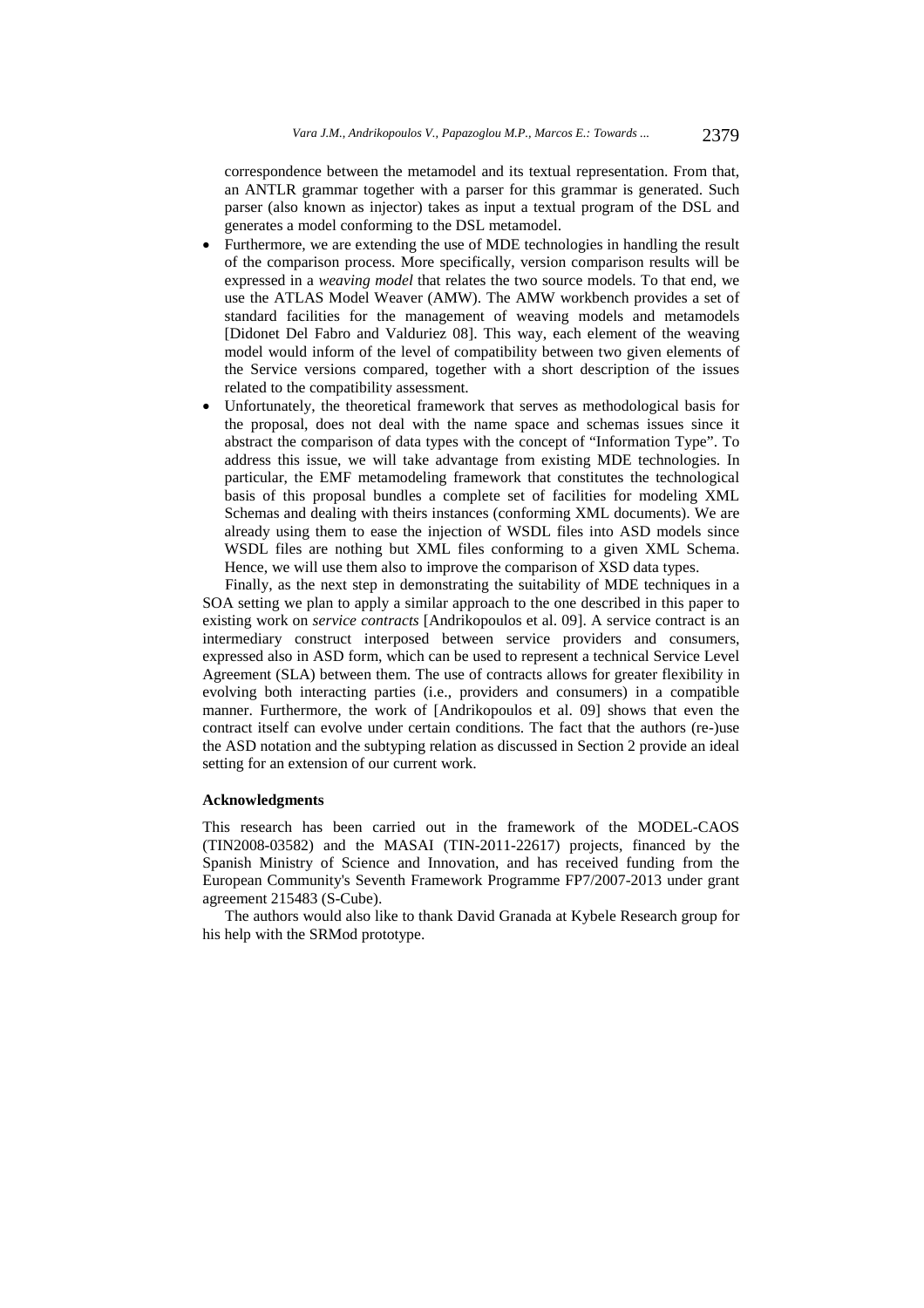## **References**

[Andrikopoulos 10] Andrikopoulos, V.: "A Theory and Model for the Evolution of Software Services"; Tilburg: Tilburg University Press. Available: http://arno.uvt.nl/show.dgi?fid=107815 (2012).

[Andrikopoulos et al. 08] Andrikopoulos, V., Benbernou, S., and Papazoglou, M.: "Managing the evolution of service specifications"; Proc. of the International Conference on Advanced Information Systems Engineering (CAiSE'08). Springer-Verlag (2008), 359-374.

[Andrikopoulos et al. 09] Andrikopoulos, V., Benbernou, S., and Papazoglou, M.: "Evolving services from a contractual perspective"; Proc. of the International Conference on Advanced Information Systems Engineering (CAiSE'09), Springer-Verlag (2009), 290-304.

[Arsanjani 08] Arsanjani, A., Ghosh, S., Allam, A., Abdollah, T., Ganapathy, S., and Holley, K.: "SOMA: A method for developing service-oriented solutions"; IBM Systems Journal, 47, 3 (2008), 377-396.

[Becker et al. 08] Becker, K., Lopes, A., Milojicic, D., Pruyne, J., and Singhal, S.: "Automatically determining compatibility of evolving services"; Proc. of the IEEE International Conference on Web Services (ICWS 2008), 161-168.

[Bell 08] Bell, M.: "Service-Oriented Modeling (SOA): Service Analysis, Design, and Architecture"; Wiley (2008).

[Benett and Raljich 07] Bennett, K.H. and Rajlich, V.T.: "Software maintenance and evolution: a roadmap"; Proc. International Conference on The Future of Software Engineering (ICSE), ACM (2007), 73-87.

[Bernstein 03] Bernstein, P A. "Applying Model Management to Classical Meta Data Problems"; Proc. First Biennial Conference on Innovative Data Systems Research, Asilomar, CA, USA (2003).

[Bézivin 04] Bézivin, J.: "In search of a Basic Principle for Model Driven Engineering"; Novatica/Upgrade, V(2) (2004), 21-24.

[Bézivin 05] Bézivin, J.: "On the Unification Power of Models. Software and Systems Modeling"; 4, 2 (2005), 171-188.

[Brown and Ellis 04] Brown, K. and Ellis, M.: "Best practices for web services versioning"; IBM (2004). Available: http://www.ibm.com/developerworks/webservices/library/ws-version/

[Budinksky et al. 08] Budinsky, F., Merks, E., Steinberg, D.: "Eclipse Modeling Framework 2.0 (2nd Edition)"; Addison-Wesley Professional (2008).

[Cardelli 98] Cardelli, L.: "A semantics of multiple inheritance"; Information and Computation, 76, 2-3 (1998), 138-164.

[Cicchetti et al. 09] Cicchetti, A., Ruscio, D., and Pierantonio, A.: "Managing Dependent Changes in Coupled Evolution"; Proc. 2nd international Conference on theory and Practice of Model Transformations, Zurich, Switzerland. Springer-Verlag, Berlin (2009), 35-51.

[De Castro et al. 09] De Castro, V., Marcos, E. and Wieringa, R.: "Towards a Service-oriented MDA-Based Approach to the Alignment of Business Processes with it Systems: From the Business Model to a WS Composition Model"; Int. Journal on Cooperative Systems, 18, 2 (2009), 225-260.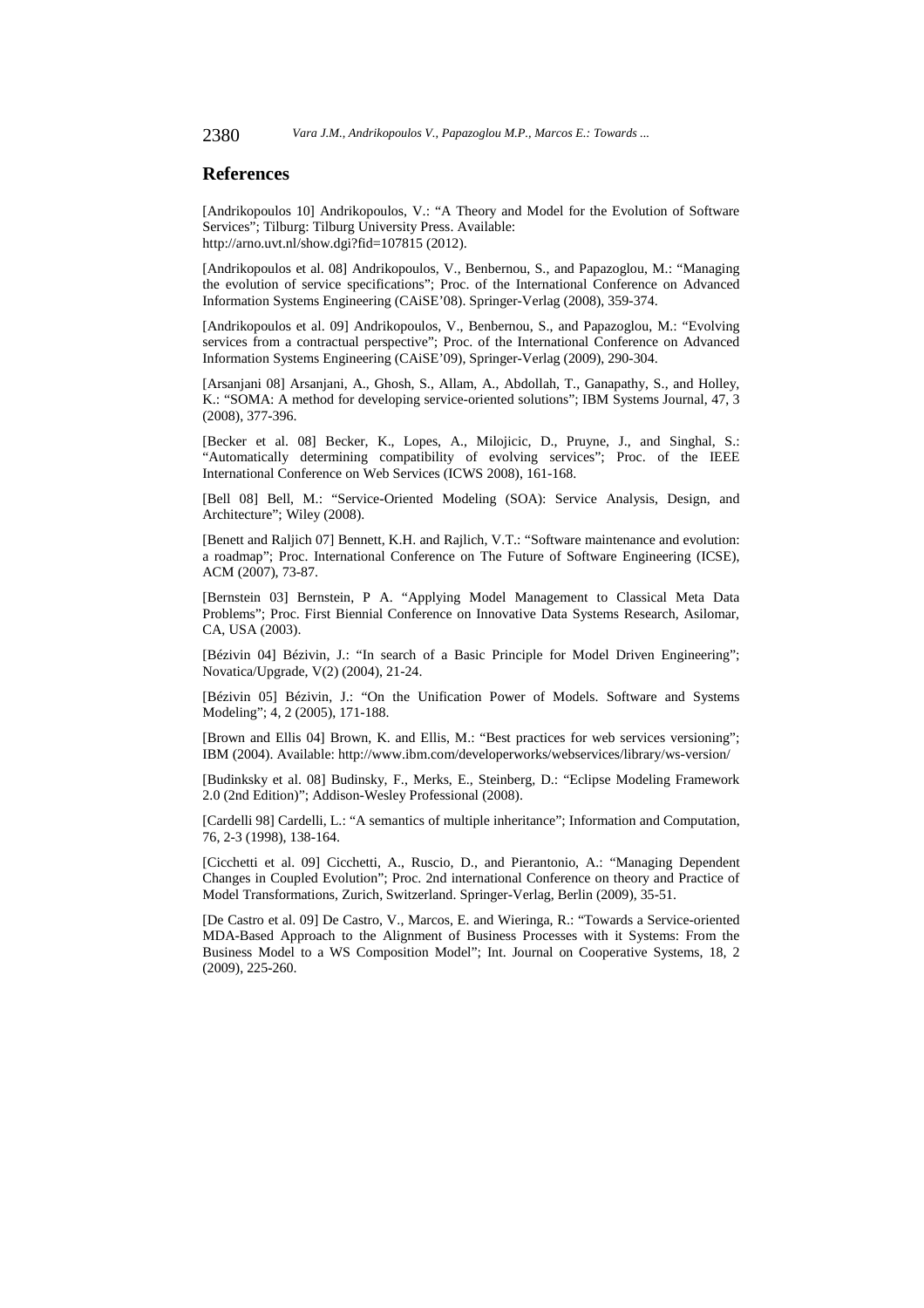[Didonet Del Fabro and Valduriez 2008] Didonet Del Fabro, M., Valduriez, P.: "Towards the efficient development of model transformations using model weaving and matching transformations"; Software Systems Modeling, 8, 3 (2008), 305-324.

[Endrei et al. 06] Endrei, M., Gaon, M., Graham, J. Hogg, K. and Mulholland, N.: "Moving forward with Web services backward compatibility"; (2006). [Online]. Available: http://www.ibm.com/developerworks/java/library/ws-soa-backcomp/index.html?ca=drs.

[Fang et al. 07] Fang, R., Lam, L., Fong, L., Frank, D., Vignola, C., Chen, Y. and Du, N.A.: "Version-aware approach for web service directory"; Proc. IEEE International Conference on Web Services (ICWS'07) (2007), 406-413.

[Jimenez et al. 09] Jimenez, M., Rosique, F., Sanchez, P., Alvarez, B., Iborra, A.: "Habitation: A Domain-Specific Language for Home Automation"; IEEE Software, 26, 4 (2009), 30-38.

[Jouault et al. 06] Jouault, F., Bezivin, J. and Kurtev, I.: "TCS: a DSL for the Specification of Textual Concrete Syntaxes in Model Engineering"; Proc. GPCE'06 Fifth international conference on Generative programming and Component Engineering, Portland, Oregon, USA (2006), 249-254.

[Juric et al. 09] Juric, M.B., Sasa, A. Brumen, B. and Rozman, I.: "WSDL and UDDI extensions for version support in web services"; Journal of Systems and Software, 82, 8 (2009), 1326-1343.

[Koch et al. 08] Koch, N, Meliá, S. Moreno, N. Pelechano, V. Sanchez, F. & Vara, J.M.: "Model-Driven Web Engineering"; Upgrade Journal, IX, 2 (2008), 40-46.

[Kolovos 09] Kolovos, D.S.: "Establishing Correspondences between Models with the Epsilon Comparison Language"; Proc. 5th European Conference on Model Driven Architecture - Foundations and Applications (ECMDA-FA '09). Springer-Verlag (2009), 146-157.

[Lehman 96] Lehman, M.M.: "Laws of software evolution revisited"; Proc. 5th European Workshop on Software Process Technology (EWSPT), Springer-Verlag (1996), 108-124.

[Leitner et al. 08] Leitner, P., Michlmayr, A., Rosenberg, F. and Dustdar, S.: "End-to-End versioning support for web services"; Proc. IEEE International Conference on Services Computing (2008), 59-66.

[Ma et al. 09] Ma, H. Schewe, K.-D., Thalheim, K.-D., Wang, Q: "A Theory of Data-Intensive Software Services"; Service Oriented Computing and Its Applications, 3, 4 (2009), 263-283.

[Meyer 97] Meyer, B.: "Object-Oriented Software Construction, 2nd ed"; Upper Saddle River, NJ, USA: Prentice Hall PTR (1997).

[OMG 01] Object Management Group, "MDA Guide Version 1.0"; (2001), OMG Document omg/2003-05-01.

[Ohst et al. 03] Ohst, D., Welle, M., Kelter, U.: "Differences between versions of UML diagrams". SIGSOFT Softw. Eng. Notes, 28, 5 (2003), 227-236.

[Paige et al. 09] Paige, R.F., Kolovos, D.S., Rose, L.M., Drivalos, N. and Polack, F.: "The Design of a Conceptual Framework and Technical Infrastructure for Model Management Language Engineering"; Proc. IEEE International Conference on Engineering of Complex Computer Systems (IECCS) (2009), 162-171.

[Selic 03] Selic, B.: "The pragmatics of Model-Driven development"; IEEE Software, 20, 5 (2003), 19-25.